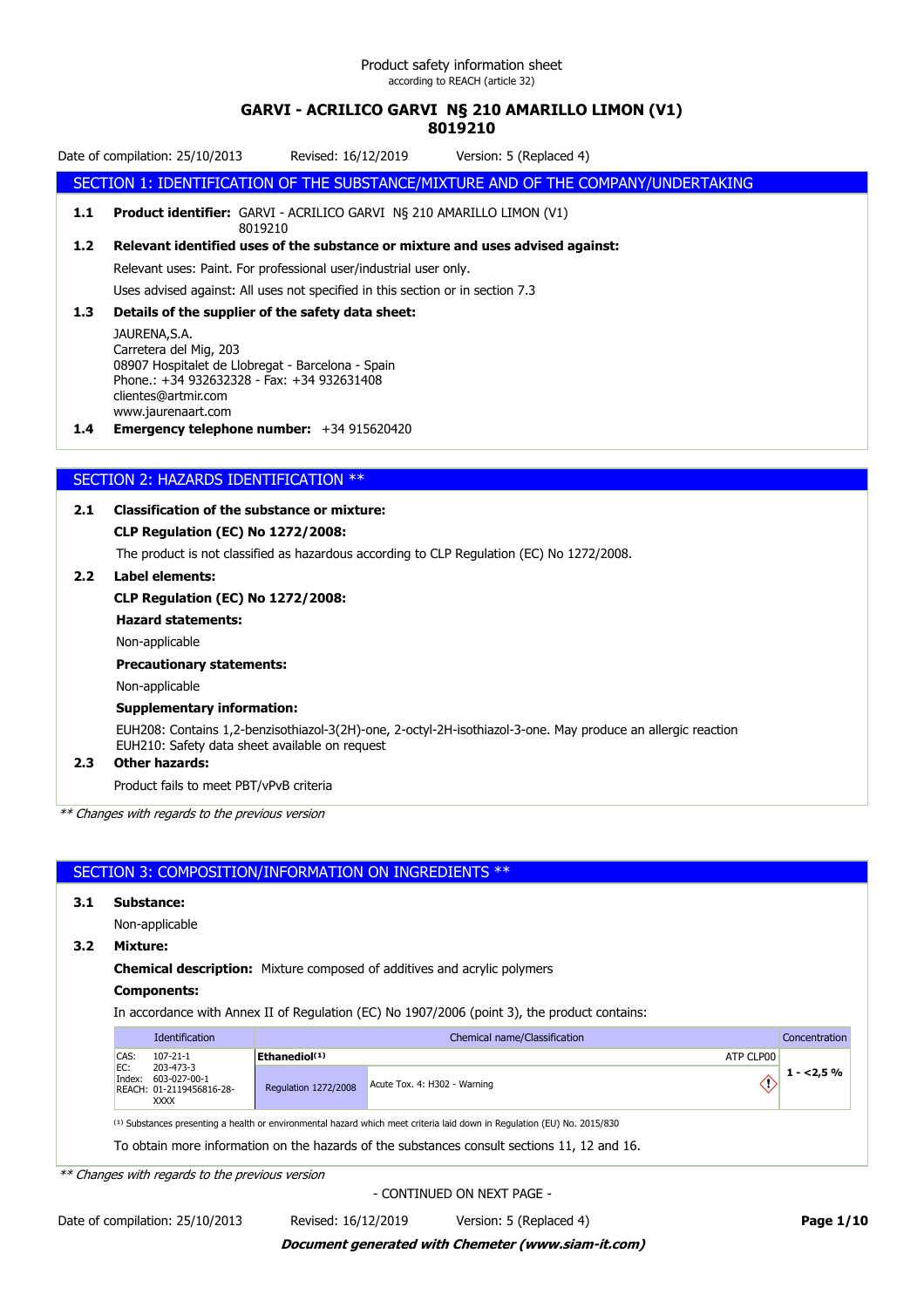### **GARVI - ACRILICO GARVI N§ 210 AMARILLO LIMON (V1) 8019210**

Date of compilation: 25/10/2013 Revised: 16/12/2019 Version: 5 (Replaced 4)

# SECTION 4: FIRST AID MEASURES

#### **4.1 Description of first aid measures:**

The symptoms resulting from intoxication can appear after exposure, therefore, in case of doubt, seek medical attention for direct exposure to the chemical product or persistent discomfort, showing the SDS of this product.

### **By inhalation:**

This product does not contain substances classified as hazardous for inhalation, however, in case of symptoms of intoxication remove the person affected from the exposure area and provide with fresh air. Seek medical attention if the symptoms get worse or persist.

#### **By skin contact:**

In case of contact it is recommended to clean the affected area thoroughly with water and neutral soap. In case of changes to the skin (stinging, redness, rashes, blisters,…), seek medical advice with this Safety data Sheet

### **By eye contact:**

This product does not contain substances classified as hazardous for eye contact. Rinse eyes thoroughly for at least 15 minutes with lukewarm water, ensuring that the person affected does not rub or close their eyes.

### **By ingestion/aspiration:**

Do not induce vomiting, but if it does happen keep the head down to avoid aspiration. Keep the person affected at rest. Rinse out the mouth and throat, as they may have been affected during ingestion.

### **4.2 Most important symptoms and effects, both acute and delayed:**

Acute and delayed effects are indicated in sections 2 and 11.

#### **4.3 Indication of any immediate medical attention and special treatment needed:**

Non-applicable

### SECTION 5: FIREFIGHTING MEASURES

#### **5.1 Extinguishing media:**

Product is non-flammable under normal conditions of storage, handling and use. In the case of combustion as a result of improper handling, storage or use preferably use polyvalent powder extinguishers (ABC powder), in accordance with the Regulation on fire protection systems. IT IS NOT RECOMMENDED to use full jet water as an extinguishing agent.

#### **5.2 Special hazards arising from the substance or mixture:**

As a result of combustion or thermal decomposition reactive sub-products are created that can become highly toxic and, consequently, can present a serious health risk.

### **5.3 Advice for firefighters:**

Depending on the magnitude of the fire it may be necessary to use full protective clothing and self-contained breathing apparatus (SCBA). Minimum emergency facilities and equipment should be available (fire blankets, portable first aid kit,...) in accordance with Directive 89/654/EC.

### **Additional provisions:**

Act in accordance with the Internal Emergency Plan and the Information Sheets on actions to take after an accident or other emergencies. Eliminate all sources of ignition. In case of fire, cool the storage containers and tanks for products susceptible to combustion, explosion or BLEVE as a result of high temperatures. Avoid spillage of the products used to extinguish the fire into an aqueous medium.

### SECTION 6: ACCIDENTAL RELEASE MEASURES

### **6.1 Personal precautions, protective equipment and emergency procedures:**

Isolate leaks provided that there is no additional risk for the people performing this task. Personal protection equipment must be used against potential contact with the spilt product (See section 8). Evacuate the area and keep out those who do not have protection.

#### **6.2 Environmental precautions:**

This product is not classified as hazardous to the environment. Keep product away from drains, surface and ground water.

### **6.3 Methods and material for containment and cleaning up:**

It is recommended:

- CONTINUED ON NEXT PAGE -

### *Document generated with Chemeter (www.siam-it.com)*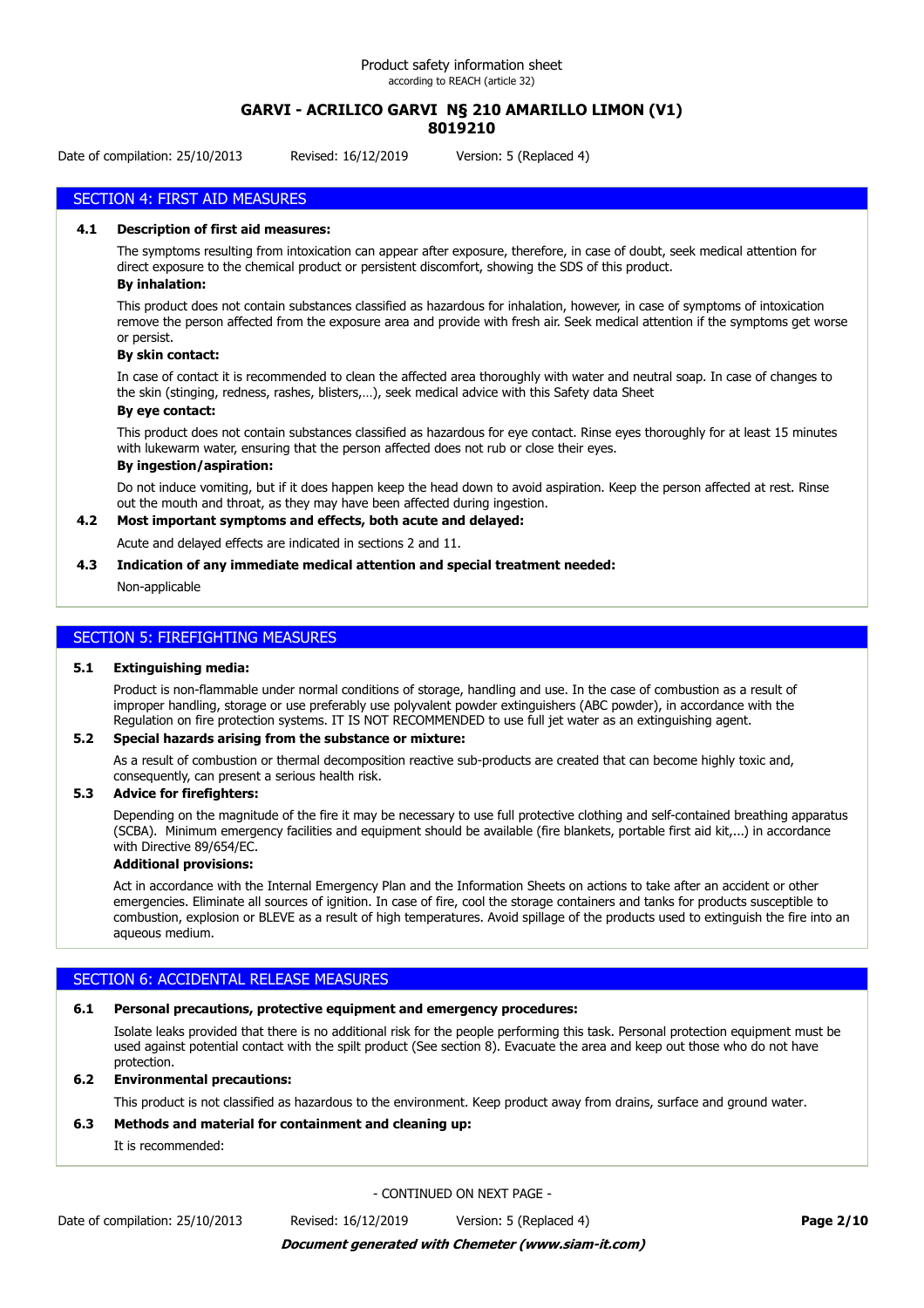### **GARVI - ACRILICO GARVI N§ 210 AMARILLO LIMON (V1) 8019210**

Date of compilation: 25/10/2013 Revised: 16/12/2019 Version: 5 (Replaced 4)

# SECTION 6: ACCIDENTAL RELEASE MEASURES (continued)

Absorb the spillage using sand or inert absorbent and move it to a safe place. Do not absorb in sawdust or other combustible absorbents. For any concern related to disposal consult section 13.

# **6.4 Reference to other sections:**

See sections 8 and 13.

### SECTION 7: HANDLING AND STORAGE

#### **7.1 Precautions for safe handling:**

A.- Precautions for safe manipulation

Comply with the current legislation concerning the prevention of industrial risks. Keep containers hermetically sealed. Control spills and residues, destroying them with safe methods (section 6). Avoid leakages from the container. Maintain order and cleanliness where dangerous products are used.

B.- Technical recommendations for the prevention of fires and explosions

Product is non-flammable under normal conditions of storage, handling and use. It is recommended to transfer at slow speeds to avoid the generation of electrostatic charges that can affect flammable products. Consult section 10 for information on conditions and materials that should be avoided.

C.- Technical recommendations to prevent ergonomic and toxicological risks

Do not eat or drink during the process, washing hands afterwards with suitable cleaning products.

D.- Technical recommendations to prevent environmental risks

It is recommended to have absorbent material available at close proximity to the product (See subsection 6.3)

### **7.2 Conditions for safe storage, including any incompatibilities:**

| A. Technical measures for storage |                  |
|-----------------------------------|------------------|
| Minimum Temp.:                    | 5 <sup>o</sup> C |
| Maximum Temp.:                    | 30 °C            |
| Maximum time:                     | 12 Months        |

B.- General conditions for storage

Avoid sources of heat, radiation, static electricity and contact with food. For additional information see subsection 10.5

### **7.3 Specific end use(s):**

Except for the instructions already specified it is not necessary to provide any special recommendation regarding the uses of this product.

### SECTION 8: EXPOSURE CONTROLS/PERSONAL PROTECTION

### **8.1 Control parameters:**

Substances whose occupational exposure limits have to be monitored in the workplace

| cation                            |            | <b>Environmental limits</b> |                       |
|-----------------------------------|------------|-----------------------------|-----------------------|
| Ethanediol                        | IOELV (8h) | 20 ppm                      | 52 mg/m <sup>3</sup>  |
| CAS: 107-21-1<br>203-473-3<br>FC. |            | 40 ppm                      | 104 mg/m <sup>3</sup> |

### **DNEL (Workers):**

|                       |            | Short exposure |                | Long exposure  |                |
|-----------------------|------------|----------------|----------------|----------------|----------------|
| <b>Identification</b> |            | Systemic       | Local          | Systemic       | Local          |
| Ethanediol            | Oral       | Non-applicable | Non-applicable | Non-applicable | Non-applicable |
| CAS: 107-21-1         | Dermal     | Non-applicable | Non-applicable | $106$ mg/kg    | Non-applicable |
| EC: 203-473-3         | Inhalation | Non-applicable | Non-applicable | Non-applicable | 35 mg/m $3$    |
| $B = 1$               |            |                |                |                |                |

### **DNEL (General population):**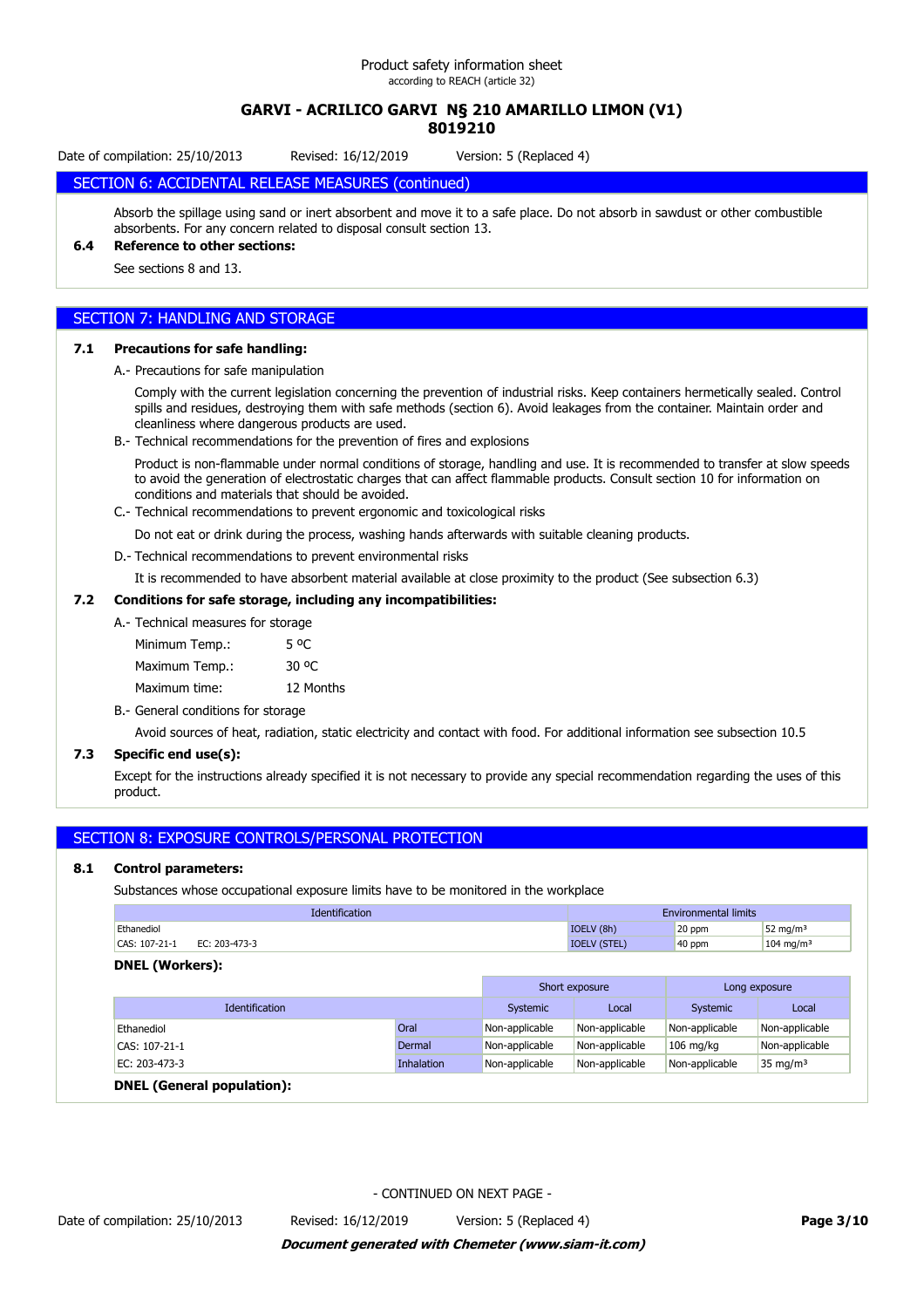# **GARVI - ACRILICO GARVI N§ 210 AMARILLO LIMON (V1) 8019210**

Date of compilation: 25/10/2013 Revised: 16/12/2019 Version: 5 (Replaced 4)

# SECTION 8: EXPOSURE CONTROLS/PERSONAL PROTECTION (continued)

|                       |            | Short exposure |                | Long exposure      |                    |
|-----------------------|------------|----------------|----------------|--------------------|--------------------|
| <b>Identification</b> |            | Systemic       | Local          | Systemic           | Local              |
| Ethanediol            | Oral       | Non-applicable | Non-applicable | Non-applicable     | Non-applicable     |
| CAS: 107-21-1         | Dermal     | Non-applicable | Non-applicable | $53 \text{ mg/kg}$ | Non-applicable     |
| EC: 203-473-3         | Inhalation | Non-applicable | Non-applicable | Non-applicable     | $7 \text{ mg/m}^3$ |

### **PNEC:**

Non-applicable

### **8.2 Exposure controls:**

A.- General security and hygiene measures in the work place

As a preventative measure it is recommended to use basic Personal Protective Equipment, with the corresponding <<CE marking>> in accordance with Directive 89/686/EC. For more information on Personal Protective Equipment (storage, use, cleaning, maintenance, class of protection,…) consult the information leaflet provided by the manufacturer. For more information see subsection 7.1.

All information contained herein is a recommendation which needs some specification from the labour risk prevention services as it is not known whether the company has additional measures at its disposal.

### B.- Respiratory protection

The use of protection equipment will be necessary if a mist forms or if the occupational exposure limits are exceeded.

### C.- Specific protection for the hands

| Pictogram                                   | <b>PPE</b>                               | Labelling | <b>CEN Standard</b> | Remarks                                                                                                                                                                                                                                           |
|---------------------------------------------|------------------------------------------|-----------|---------------------|---------------------------------------------------------------------------------------------------------------------------------------------------------------------------------------------------------------------------------------------------|
| <b>ANTI</b><br>Mandatory hand<br>protection | Protective gloves against<br>minor risks | CAT.      |                     | Replace gloves in case of any sign of damage. For<br>prolonged periods of exposure to the product for<br>professional users/industrials, we recommend using<br>CE III gloves in line with standards EN 420:2003+<br>A1:2009 and EN ISO 374-1:2016 |

"As the product is a mixture of several substances, the resistance of the glove material can not be predicted in advance with total reliability and has therefore to be checked prior to the application"

### D.- Ocular and facial protection

| Pictogram                                       | <b>PPE</b>                                       | Labelling     | <b>CEN Standard</b>             | Remarks                                                                                                                         |
|-------------------------------------------------|--------------------------------------------------|---------------|---------------------------------|---------------------------------------------------------------------------------------------------------------------------------|
| $(\nabla \phi)$<br>Mandatory face<br>protection | Panoramic glasses against<br>splash/projections. | <b>CAT II</b> | EN 166:2001<br>EN ISO 4007:2018 | Clean daily and disinfect periodically according to<br>the manufacturer's instructions. Use if there is a<br>risk of splashing. |

E.- Body protection

| Pictogram | PPE                  | Labelling                 | <b>CEN Standard</b> | Remarks                                                                                                                                                                                                                                                                          |
|-----------|----------------------|---------------------------|---------------------|----------------------------------------------------------------------------------------------------------------------------------------------------------------------------------------------------------------------------------------------------------------------------------|
|           | Work clothing        | <b>CE</b><br><b>CAT I</b> |                     | Replace before any evidence of deterioration. For<br>periods of prolonged exposure to the product for<br>professional/industrial users CE III is<br>recommended, in accordance with the regulations<br>in EN ISO 6529:2013, EN ISO 6530:2005, EN ISO<br>13688:2013, EN 464:1994. |
|           | Anti-slip work shoes | CE<br><b>CAT II</b>       | EN ISO 20347:2012   | Replace before any evidence of deterioration. For<br>periods of prolonged exposure to the product for<br>professional/industrial users CE III is<br>recommended, in accordance with the regulations<br>in EN ISO 20345:2012 y EN 13832-1:2007                                    |

#### F.- Additional emergency measures

| <b>Emergency measure</b> | <b>Standards</b>                                | Emergency measure                               | <b>Standards</b>                               |
|--------------------------|-------------------------------------------------|-------------------------------------------------|------------------------------------------------|
| 卨<br>Emergency shower    | ANSI Z358-1<br>ISO 3864-1:2011, ISO 3864-4:2011 | $\bullet$ +<br>1111111<br>m<br>Eyewash stations | DIN 12 899<br>ISO 3864-1:2011, ISO 3864-4:2011 |

**Environmental exposure controls:**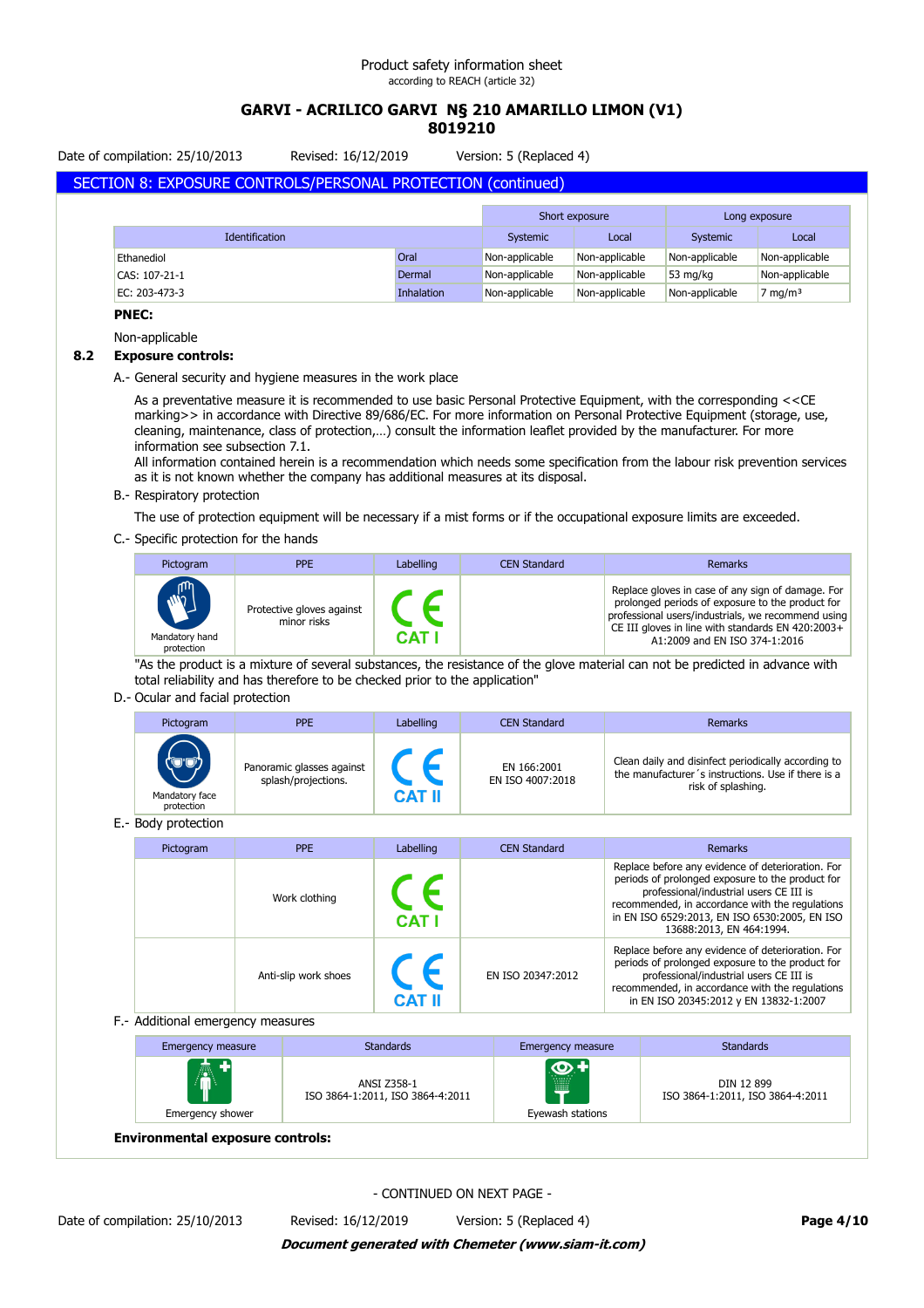Date of compilation: 25/10/2013 Revised: 16/12/2019 Version: 5 (Replaced 4)

### SECTION 8: EXPOSURE CONTROLS/PERSONAL PROTECTION (continued)

In accordance with the community legislation for the protection of the environment it is recommended to avoid environmental spillage of both the product and its container. For additional information see subsection 7.1.D **Volatile organic compounds:**

With regard to Directive 2010/75/EU, this product has the following characteristics:

| $V.O.C.$ (Supply):                 | $0.16$ % weight                   |
|------------------------------------|-----------------------------------|
| V.O.C. density at 20 $^{\circ}$ C: | 2,02 kg/m <sup>3</sup> (2,02 g/L) |
| Average carbon number:             | 10                                |
| Average molecular weight:          | 136,21 g/mol                      |
|                                    |                                   |

### SECTION 9: PHYSICAL AND CHEMICAL PROPERTIES

# **9.1 Information on basic physical and chemical properties:** For complete information see the product datasheet. **Appearance:** Physical state at 20 °C: Liquid Appearance: Not available Colour: Not available Odour: Not available Odour threshold: Non-applicable \* **Volatility:** Boiling point at atmospheric pressure: 111 °C Vapour pressure at 20 °C: 2264 Pa Vapour pressure at 50 °C: 11927,04 Pa (11,93 kPa) Evaporation rate at 20 °C: Non-applicable \* **Product description:** Density at 20 °C: 1293,1 kg/m<sup>3</sup> Relative density at 20  $^{\circ}$ C: 1,293 Dynamic viscosity at 20 °C: Non-applicable \* Kinematic viscosity at 20 °C: Non-applicable \* Kinematic viscosity at 40 °C:  $\blacksquare$  Non-applicable  $*$ Concentration: Non-applicable \* pH:  $D$ Vapour density at 20 °C: Non-applicable \* Partition coefficient n-octanol/water 20 °C: Non-applicable \* Solubility in water at 20 °C: Non-applicable \* Solubility properties: Non-applicable \* Decomposition temperature: Non-applicable \* Melting point/freezing point: Non-applicable \* Explosive properties: Non-applicable \* Oxidising properties: Non-applicable \* **Flammability:** Flash Point: Non Flammable (>60 °C) Flammability (solid, gas): Non-applicable \* Autoignition temperature: 237 °C \*Not relevant due to the nature of the product, not providing information property of its hazards.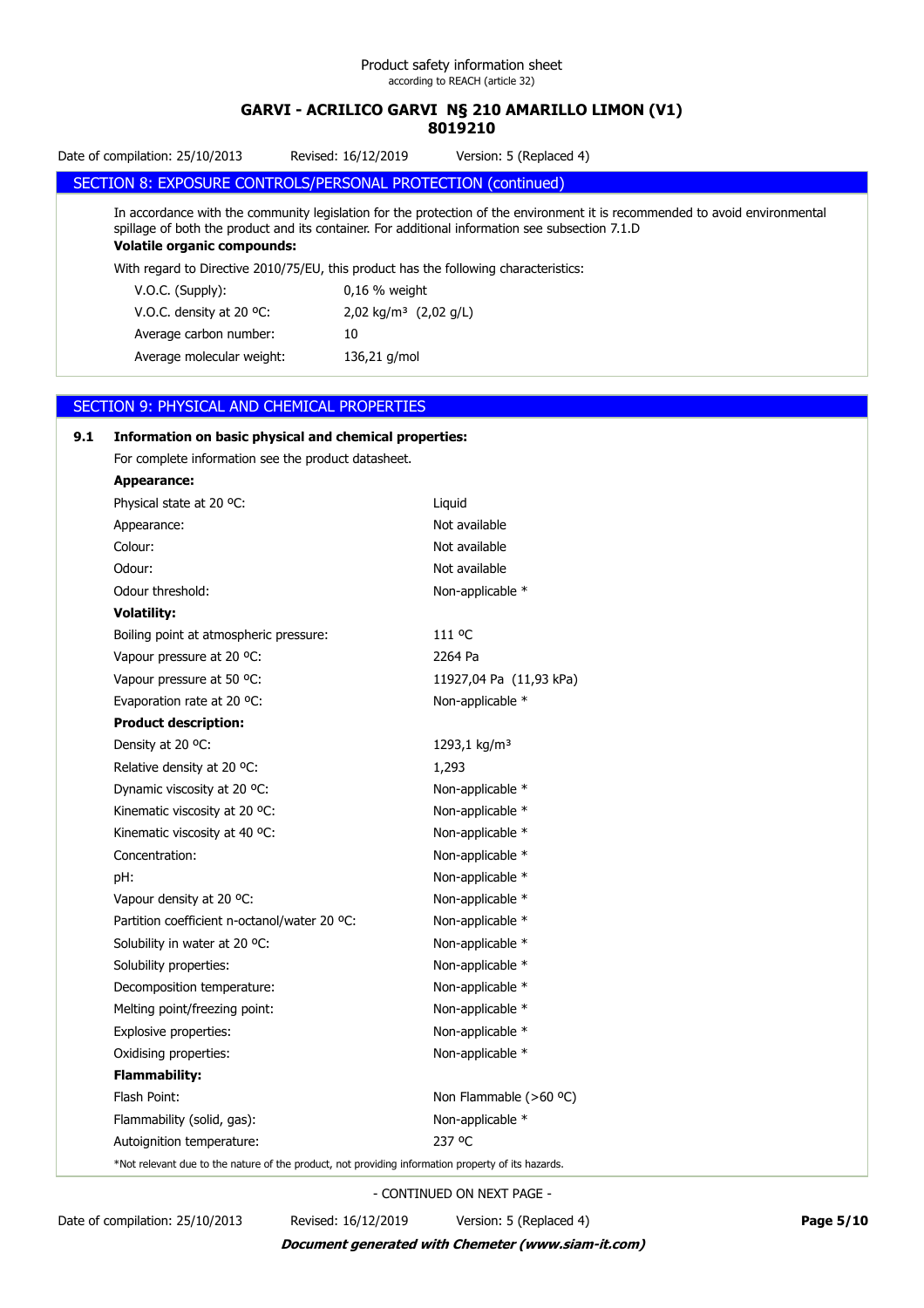|     | Date of compilation: 25/10/2013                         | Revised: 16/12/2019                                                                                     | Version: 5 (Replaced 4) |  |
|-----|---------------------------------------------------------|---------------------------------------------------------------------------------------------------------|-------------------------|--|
|     | SECTION 9: PHYSICAL AND CHEMICAL PROPERTIES (continued) |                                                                                                         |                         |  |
|     | Lower flammability limit:                               |                                                                                                         | Non-applicable *        |  |
|     | Upper flammability limit:                               |                                                                                                         | Non-applicable *        |  |
|     | <b>Explosive:</b>                                       |                                                                                                         |                         |  |
|     | Lower explosive limit:                                  |                                                                                                         | Non-applicable *        |  |
|     | Upper explosive limit:                                  |                                                                                                         | Non-applicable *        |  |
| 9.2 | <b>Other information:</b>                               |                                                                                                         |                         |  |
|     | Surface tension at 20 °C:                               |                                                                                                         | Non-applicable *        |  |
|     | Refraction index:                                       |                                                                                                         | Non-applicable *        |  |
|     |                                                         | Allah dalam sahijing ka kha mahing af kha sunglish mahinggildhan lafangsatlan sungasihi af lha hawanda. |                         |  |

Not relevant due to the nature of the product, not providing information property of its hazards.

| SECTION 10: STABILITY AND REACTIVITY |
|--------------------------------------|
|                                      |

### **10.1 Reactivity:**

No hazardous reactions are expected because the product is stable under recommended storage conditions. See section 7.

### **10.2 Chemical stability:**

Chemically stable under the conditions of storage, handling and use.

### **10.3 Possibility of hazardous reactions:**

Under the specified conditions, hazardous reactions that lead to excessive temperatures or pressure are not expected.

#### **10.4 Conditions to avoid:**

Applicable for handling and storage at room temperature:

| Shock and friction | Contact with air        | crease in temperature | Sunliaht       | Humidity       |
|--------------------|-------------------------|-----------------------|----------------|----------------|
| Not applicable     | <sup>.</sup> applicable | Not applicable        | Not applicable | Not applicable |
|                    |                         |                       |                |                |

#### **10.5 Incompatible materials:**

| Acids              | Water          | Oxidising materials | e materials<br>)ustible.<br>nml | Others                        |
|--------------------|----------------|---------------------|---------------------------------|-------------------------------|
| Avoid strong acids | Not applicable | : applicable<br>N∩t | Not applicable                  | Avoid alkalis or strong bases |

### **10.6 Hazardous decomposition products:**

See subsection 10.3, 10.4 and 10.5 to find out the specific decomposition products. Depending on the decomposition conditions, complex mixtures of chemical substances can be released: carbon dioxide (CO2), carbon monoxide and other organic compounds.

### SECTION 11: TOXICOLOGICAL INFORMATION

#### **11.1 Information on toxicological effects:**

The experimental information related to the toxicological properties of the product itself is not available

Contains glycols. It is recommended not to breathe the vapours for prolonged periods of time due to the possibility of effects that are hazardous to the health .

### **Dangerous health implications:**

In case of exposure that is repetitive, prolonged or at concentrations higher than the recommended occupational exposure limits, adverse effects on health may result, depending on the means of exposure:

- A- Ingestion (acute effect):
	- Acute toxicity : Based on available data, the classification criteria are not met, however, it contains substances classified as dangerous for consumption. For more information see section 3.
	- Corrosivity/Irritability: Based on available data, the classification criteria are not met, as it does not contain substances classified as dangerous for this effect. For more information see section 3.
- B- Inhalation (acute effect):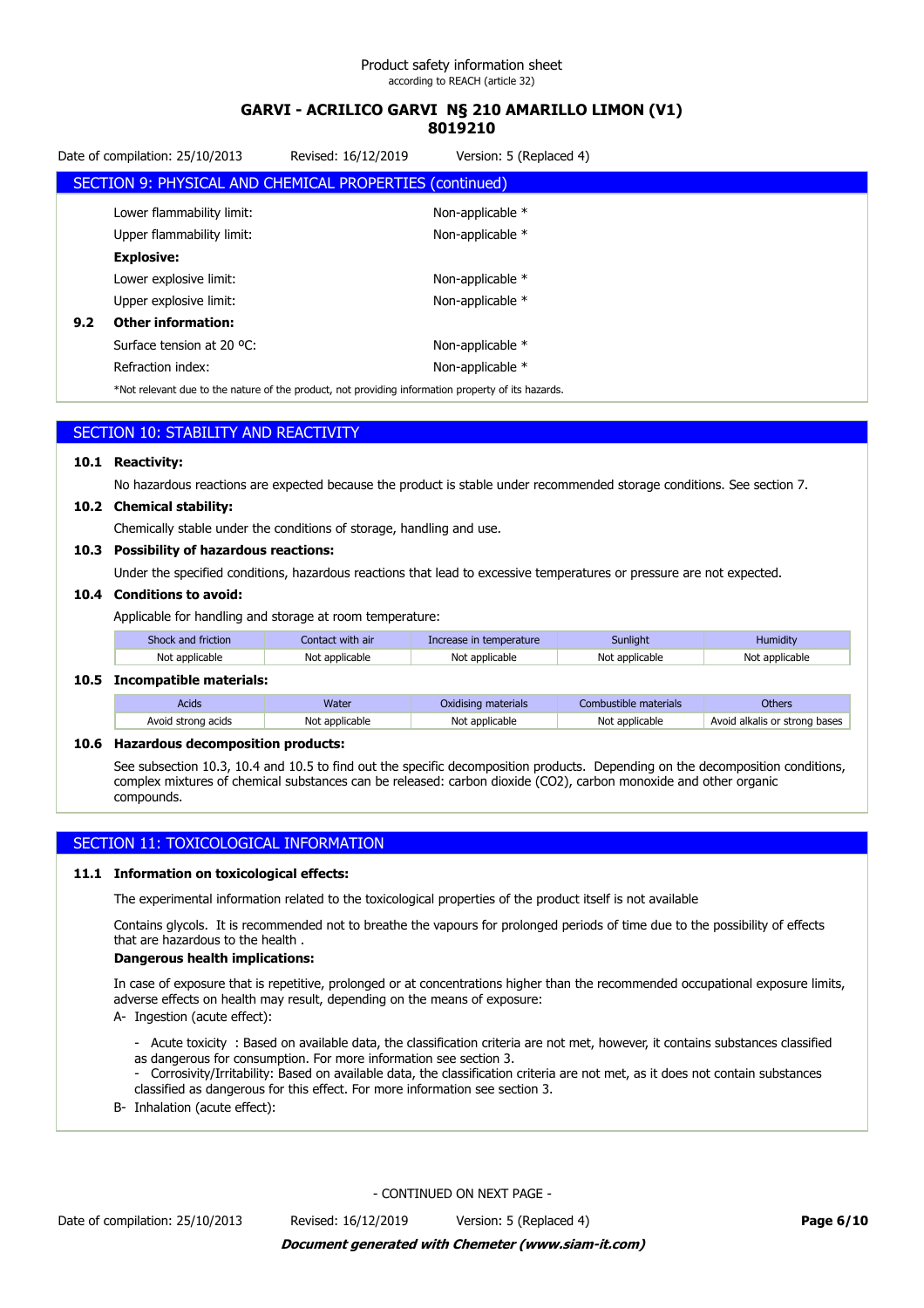### **GARVI - ACRILICO GARVI N§ 210 AMARILLO LIMON (V1) 8019210**

Date of compilation: 25/10/2013 Revised: 16/12/2019 Version: 5 (Replaced 4) SECTION 11: TOXICOLOGICAL INFORMATION (continued) - Acute toxicity : Based on available data, the classification criteria are not met, as it does not contain substances classified as dangerous for inhalation. For more information see section 3. - Corrosivity/Irritability: Based on available data, the classification criteria are not met, as it does not contain substances classified as dangerous for this effect. For more information see section 3. C- Contact with the skin and the eyes (acute effect): - Contact with the skin: Based on available data, the classification criteria are not met, as it does not contain substances classified as dangerous for skin contact. For more information see section 3. - Contact with the eyes: Based on available data, the classification criteria are not met, as it does not contain substances classified as dangerous for this effect. For more information see section 3. D- CMR effects (carcinogenicity, mutagenicity and toxicity to reproduction): - Carcinogenicity: Based on available data, the classification criteria are not met, as it does not contain substances classified as dangerous for the effects mentioned. For more information see section 3. IARC: 2,2´,2´´-nitrilotriethanol (3); d-limonene (3) - Mutagenicity: Based on available data, the classification criteria are not met, as it does not contain substances classified as dangerous for this effect. For more information see section 3. Reproductive toxicity: Based on available data, the classification criteria are not met, as it does not contain substances classified as dangerous for this effect. For more information see section 3. E- Sensitizing effects: - Respiratory: Based on available data, the classification criteria are not met, as it does not contain substances classified as dangerous with sensitising effects. For more information see section 3. - Cutaneous: Based on available data, the classification criteria are not met, as it does not contain substances classified as dangerous for this effect. For more information see section 3. F- Specific target organ toxicity (STOT) - single exposure: Based on available data, the classification criteria are not met, as it does not contain substances classified as dangerous for this effect. For more information see section 3. G- Specific target organ toxicity (STOT)-repeated exposure: - Specific target organ toxicity (STOT)-repeated exposure: Based on available data, the classification criteria are not met, as it does not contain substances classified as dangerous for this effect. For more information see section 3. - Skin: Based on available data, the classification criteria are not met, as it does not contain substances classified as dangerous for this effect. For more information see section 3. H- Aspiration hazard: Based on available data, the classification criteria are not met, as it does not contain substances classified as dangerous for this effect. For more information see section 3. **Other information:** Non-applicable **Specific toxicology information on the substances: Identification Acute toxicity** Genus Control of the Acute toxicity Genus Control of Genus Ethanediol LD50 oral 500 mg/kg Rat CAS: 107-21-1 LD50 dermal 9530 mg/kg Rabbit

### SECTION 12: ECOLOGICAL INFORMATION

The experimental information related to the eco-toxicological properties of the product itself is not available

EC: 203-473-3 LC50 inhalation Non-applicable

**12.1 Toxicity:**

| <b>Identification</b>                 |             | Acute toxicity     | <b>Species</b>            | Genus      |
|---------------------------------------|-------------|--------------------|---------------------------|------------|
| Ethanediol                            | <b>LC50</b> | 53000 mg/L (96 h)  | Pimephales promelas       | Fish       |
| CAS: 107-21-1                         | <b>EC50</b> | 51000 mg/L (48 h)  | Daphnia magna             | Crustacean |
| EC: 203-473-3                         | <b>EC50</b> | 24000 mg/L (168 h) | Selenastrum capricornutum | Algae      |
| <b>Persistence and degradability:</b> |             |                    |                           |            |

### **12.2 Persistence and degradabil**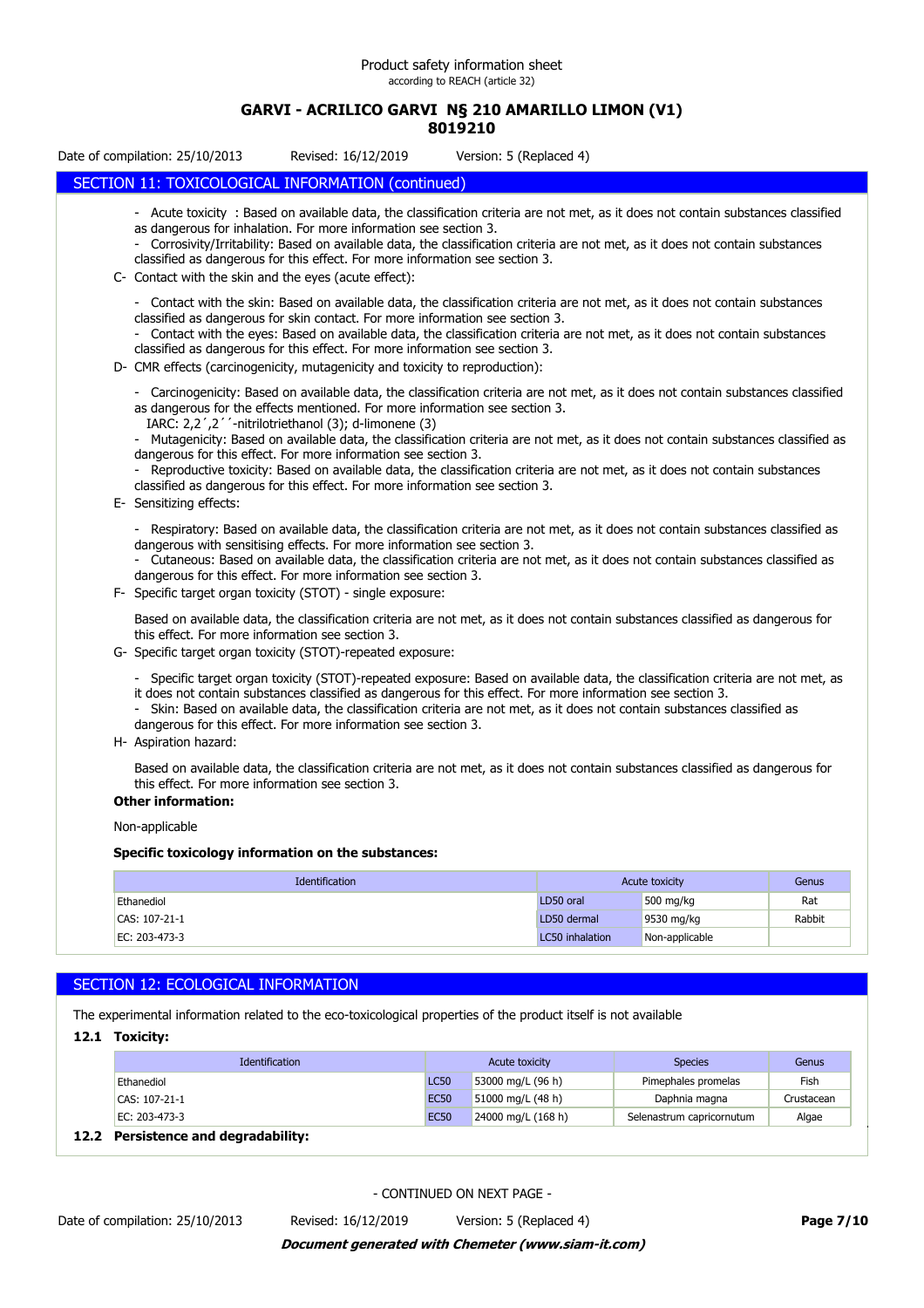# **GARVI - ACRILICO GARVI N§ 210 AMARILLO LIMON (V1) 8019210**

Date of compilation: 25/10/2013 Revised: 16/12/2019 Version: 5 (Replaced 4)

|      | SECTION 12: ECOLOGICAL INFORMATION (continued) |                                   |               |                 |          |
|------|------------------------------------------------|-----------------------------------|---------------|-----------------|----------|
|      | <b>Identification</b>                          | Degradability<br>Biodegradability |               |                 |          |
|      | Ethanediol                                     | BOD <sub>5</sub>                  | $0.47$ g O2/g | Concentration   | 100 mg/L |
|      | CAS: 107-21-1                                  | <b>COD</b>                        | 1.29 g $O2/q$ | Period          | 14 days  |
|      | EC: 203-473-3                                  | BOD5/COD                          | 0.36          | % Biodegradable | 90%      |
| 12.3 | <b>Bioaccumulative potential:</b>              |                                   |               |                 |          |

| Identification    | Bioaccumulation potential |         |
|-------------------|---------------------------|---------|
| Ethanediol        | <b>BCF</b>                | 10      |
| CAS: 107-21-1     | Pow Log                   | $-1.36$ |
| EC: 203-473-3     | Potential                 | Low     |
| Mahility in cail: |                           |         |

### **12.4 Mobility in soil:**

| <b>Identification</b> | Absorption/desorption |                        | <b>Volatility</b> |                                           |
|-----------------------|-----------------------|------------------------|-------------------|-------------------------------------------|
| Ethanediol            | Koc                   |                        | Henry             | $1,327E-1$ Pa $\cdot$ m <sup>3</sup> /mol |
| $  CAS: 107-21-1 $    | Conclusion            | Very High              | Drv soil          | No                                        |
| EC: 203-473-3         | Surface tension       | 4,989E-2 N/m $(25 °C)$ | <b>Moist soil</b> | No                                        |

# **12.5 Results of PBT and vPvB assessment:**

Product fails to meet PBT/vPvB criteria

### **12.6 Other adverse effects:**

Not described

### SECTION 13: DISPOSAL CONSIDERATIONS

#### **13.1 Waste treatment methods:**

| Code     | <b>Description</b>                                             | Waste class (Regulation (EU) No<br>1357/2014) |
|----------|----------------------------------------------------------------|-----------------------------------------------|
| 08 01 12 | waste paint and varnish other than those mentioned in 08 01 11 | Non dangerous                                 |

#### **Type of waste (Regulation (EU) No 1357/2014):**

Non-applicable

### **Waste management (disposal and evaluation):**

Consult the authorized waste service manager on the assessment and disposal operations in accordance with Annex 1 and Annex 2 (Directive 2008/98/EC). As under 15 01 (2014/955/EC) of the code and in case the container has been in direct contact with the product, it will be processed the same way as the actual product. Otherwise, it will be processed as non-dangerous residue. We do not recommended disposal down the drain. See paragraph 6.2.

#### **Regulations related to waste management:**

In accordance with Annex II of Regulation (EC) No 1907/2006 (REACH) the community or state provisions related to waste management are stated

Community legislation: Directive 2008/98/EC, 2014/955/EU, Regulation (EU) No 1357/2014

### SECTION 14: TRANSPORT INFORMATION

This product is not regulated for transport (ADR/RID,IMDG,IATA)

### SECTION 15: REGULATORY INFORMATION

### **15.1 Safety, health and environmental regulations/legislation specific for the substance or mixture:**

Regulation (EC) No 528/2012: contains a preservative to protect the initial properties of the treated article. Contains 1,2 benzisothiazol-3(2H)-one, 2-octyl-2H-isothiazol-3-one.

Candidate substances for authorisation under the Regulation (EC) No 1907/2006 (REACH): Non-applicable

Substances included in Annex XIV of REACH ("Authorisation List") and sunset date: Non-applicable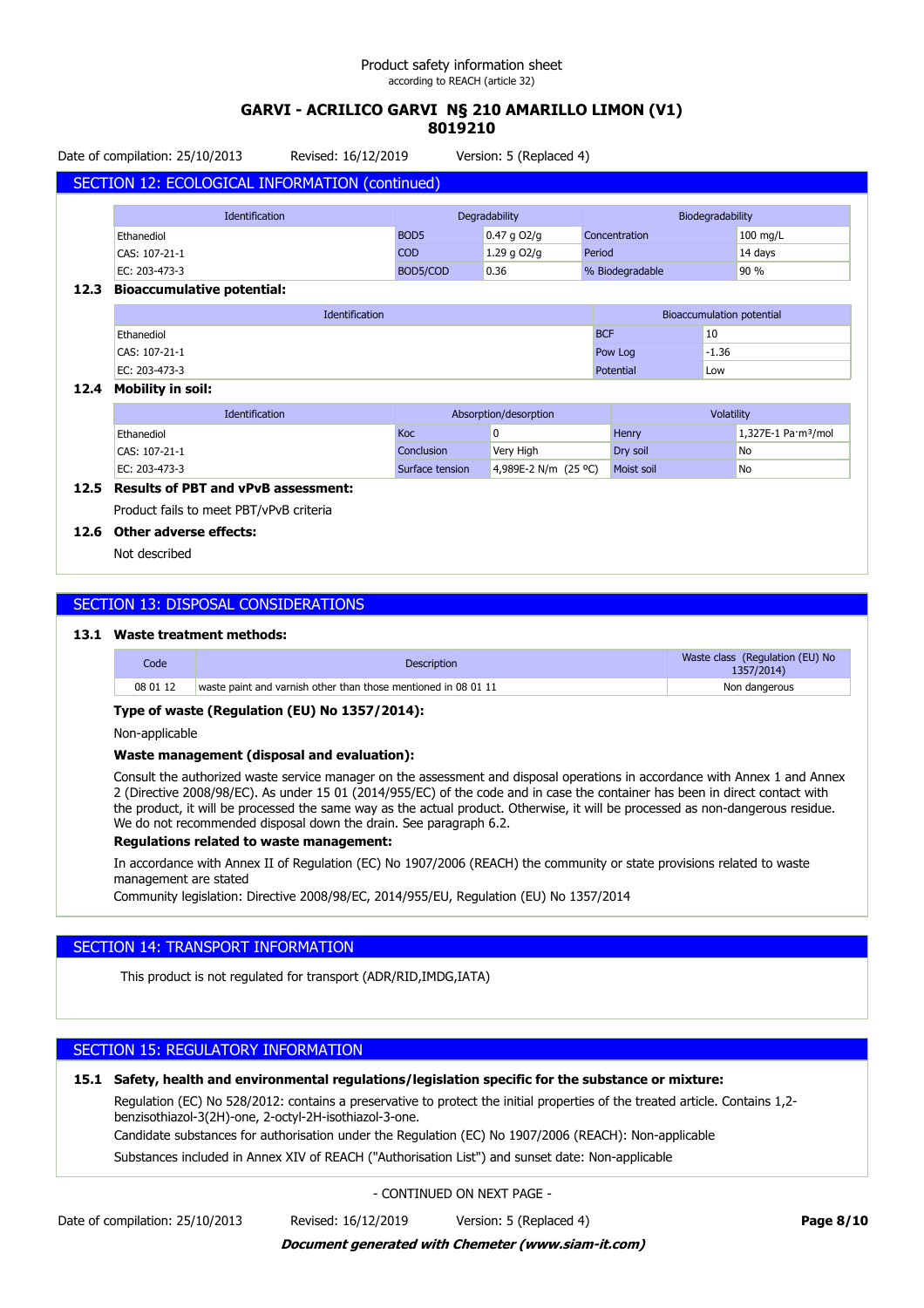# **8019210**

Date of compilation: 25/10/2013 Revised: 16/12/2019 Version: 5 (Replaced 4)

### SECTION 15: REGULATORY INFORMATION (continued)

Regulation (EC) No 1005/2009, about substances that deplete the ozone layer: Non-applicable

Article 95, REGULATION (EU) No 528/2012: Non-applicable

REGULATION (EU) No 649/2012, in relation to the import and export of hazardous chemical products: Non-applicable

### **Seveso III:**

Non-applicable

**Limitations to commercialisation and the use of certain dangerous substances and mixtures (Annex XVII REACH, etc ….):**

Non-applicable

### **Specific provisions in terms of protecting people or the environment:**

It is recommended to use the information included in this safety data sheet as a basis for conducting workplace-specific risk assessments in order to establish the necessary risk prevention measures for the handling, use, storage and disposal of this product.

### **Other legislation:**

The product could be affected by sectorial legislation

### **15.2 Chemical safety assessment:**

The supplier has not carried out evaluation of chemical safety.

### SECTION 16: OTHER INFORMATION \*\*

#### **Legislation related to safety data sheets:**

This safety data sheet has been designed in accordance with ANNEX II-Guide to the compilation of safety data sheets of Regulation (EC) No 1907/2006 (Regulation (EC) No 2015/830)

**Modifications related to the previous Safety Data Sheet which concerns the ways of managing risks.:** COMPOSITION/INFORMATION ON INGREDIENTS (SECTION 3):

· Removed substances

1,2-benzisothiazol-3(2H)-one (2634-33-5)

2-octyl-2H-isothiazol-3-one (26530-20-1)

Substances that contribute to the classification (SECTION 2):

· Removed substances

2-octyl-2H-isothiazol-3-one (26530-20-1)

CLP Regulation (EC) No 1272/2008 (SECTION 2, SECTION 16):

- · Pictograms
- · Hazard statements
- · Precautionary statements
- · Supplementary information
- · Substances contained in EUH208:
- · New declared substances
	- 2-octyl-2H-isothiazol-3-one (26530-20-1)
	- 1,2-benzisothiazol-3(2H)-one (2634-33-5)
- · Removed substances
- 1,2-benzisothiazol-3(2H)-one (2634-33-5)

### **Texts of the legislative phrases mentioned in section 3:**

The phrases indicated do not refer to the product itself; they are present merely for informative purposes and refer to the individual components which appear in section 3

### **CLP Regulation (EC) No 1272/2008:**

Acute Tox. 4: H302 - Harmful if swallowed

**Classification procedure:**

Non-applicable

### **Advice related to training:**

Minimal training is recommended in order to prevent industrial risks for staff using this product and to facilitate their comprehension and interpretation of this safety data sheet, as well as the label on the product. **Principal bibliographical sources:**

*\*\* Changes with regards to the previous version*